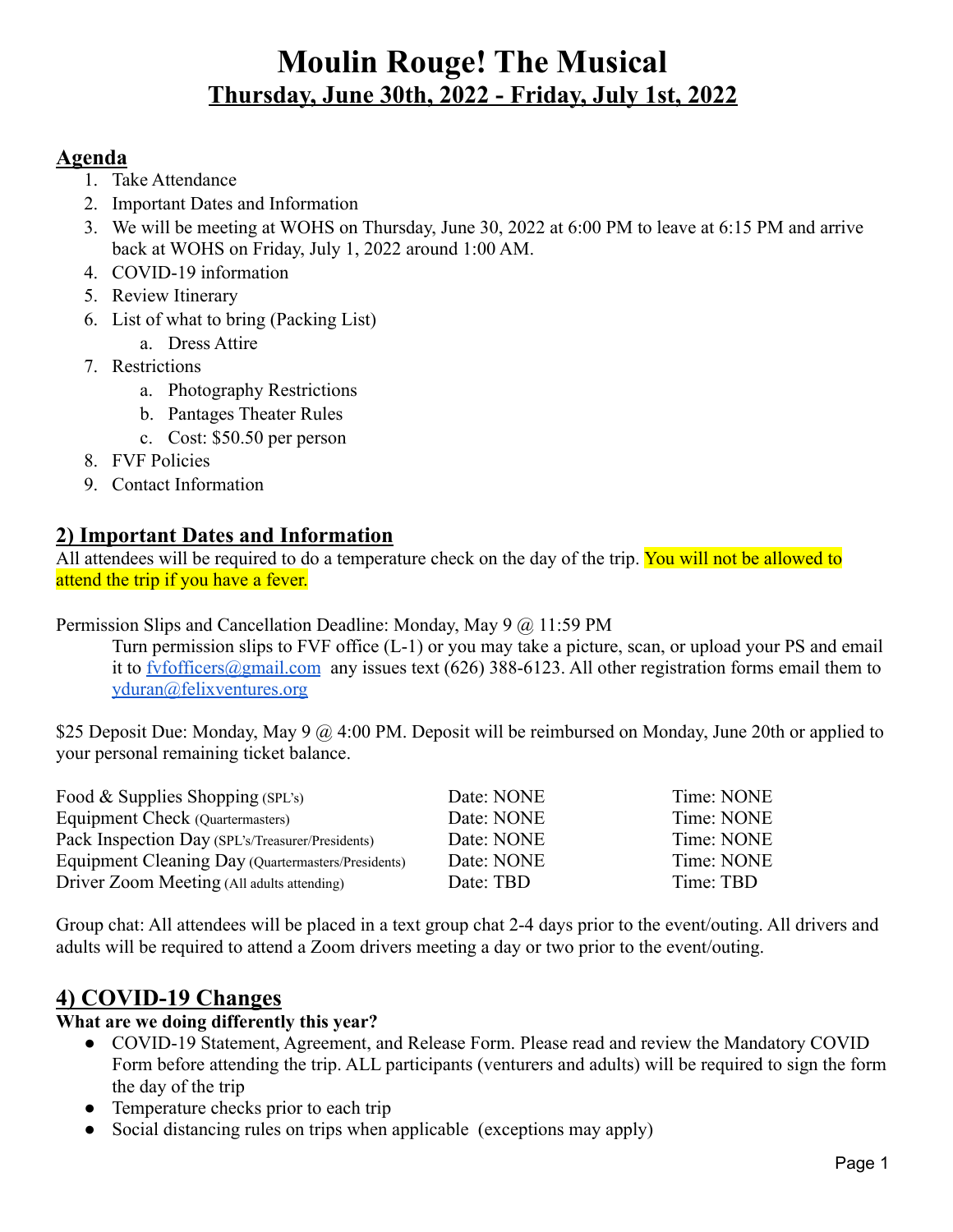# **Moulin Rouge! The Musical Thursday, June 30th, 2022 - Friday, July 1st, 2022**

• Masks - MANDATORY in indoor areas.

#### **5) Itinerary**

#### **Thursday, June 30th:**

| $6:00$ pm                           | Meet up at Workman.                                                            |
|-------------------------------------|--------------------------------------------------------------------------------|
|                                     | Venturers need to have dinner before coming.                                   |
| $6:00 \text{pm-}6:15 \text{pm}$     | Review rules and Count off.                                                    |
| $6:15$ pm-7:15pm                    | Drive to Pantages Theater Hollywood                                            |
|                                     | 6233 HOLLYWOOD BLVD, LOS ANGELES, CA 90028.                                    |
| $7:15$ pm- $7:30$ pm                | Meet up in front of the Theater to Check In.                                   |
| $7:30$ pm- $7:45$ pm                | Figure out seating arrangements.                                               |
| $7:45 \text{pm} - 8:00 \text{pm}$   | Sit in designated seats until curtain call.                                    |
| $8:00$ pm-10:45pm                   | Performance!                                                                   |
| $10:45$ pm- $11:00$ pm              | Pictures & Free Time.                                                          |
| 11:00pm-12:00am                     | Drive back to La Puente                                                        |
| $12:00 \text{pm} - 12:45 \text{pm}$ | Late dinner at Denny's Restaurant: 15553 Valley Blvd, La Puente, CA 91744      |
| 12:40am-1:00am                      | Drive back to Workman. Please arrange transportation in advance if your parent |
|                                     | cannot pick you up                                                             |
|                                     |                                                                                |

### **6) Packing List**

- *●* Formal Attire: Skirt/Dress Pants with Blouse, Dress, Dress Pants, Nice Button Up, Suit & Tie, Heels/Flats, Nice Boots, or Loafers
- Cardigan, Blazer or Coat.
- Masks ARE REQUIRED
- **● \$10+ For Food (Denny's Restaurant)**

### **6) Restrictions**

**Photography:**

- Camera (phones are OK)
- No electronics will be allowed for use in the theater. Flash photography is restricted.

#### **Pantages Theater Rules**

• Out of concern for the health & safety of all, stage door greetings and autographs will not be allowed. Bags larger than 12" x 12" x 6" will not be permitted in the theater.

#### **Cost: \$50.50 per person. (15 tickets available in total)**

- All attendees will be required to pay for the ticket. FVF has donated \$10 towards the price. Current price has already been adjusted for the discount.
- Due to the nature and cost of this trip, a \$25 deposit will be required to save your spot. The deposit will be reimbursed if you do not have a balance on Monday, June 20th. If a balance remains, the deposit will be automatically used towards the cost of the ticket
- Fundraising will be available to those who wish to lower the ticket cost. If interested in fundraising please let us know.
- Discuss fundraising ideas: